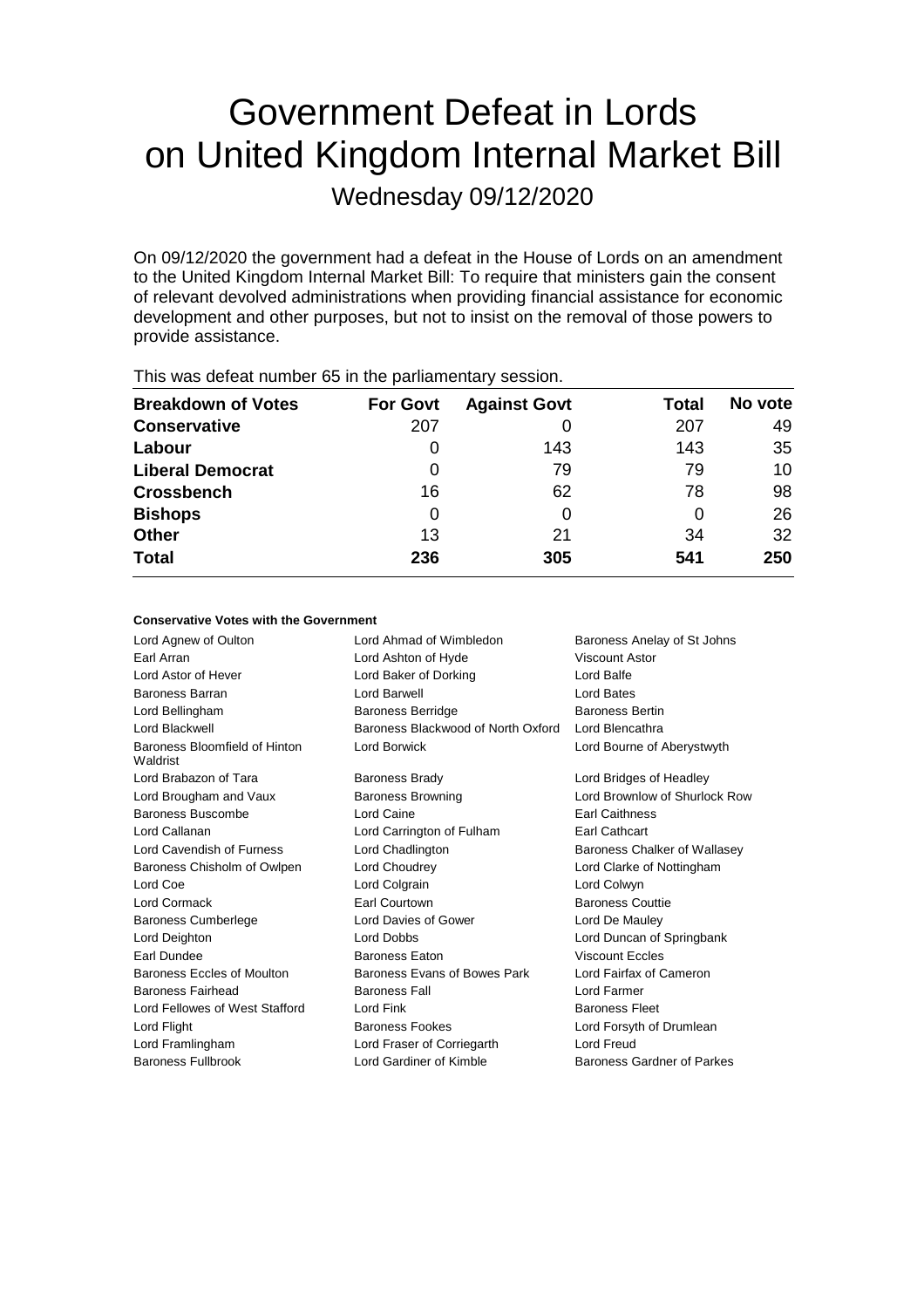Lord Geddes **Lord Genarthur** Lord Glenarthur Lord Gold<br>Baroness Goldie **Lord Gold Lord Goldsmith of Richmond Park** Lord Good Viscount Goschen Lord Grade of Yarmouth Lord Greenhalgh Lord Grimstone of Boscobel Lord Hague of Richmond Viscount Hailsham Lord Hamilton of Epsom Lord Hammond of Runnymede Lord Haselhurst Lord Hayward **Baroness Helic** Lord Henley Lord Herbert of South Downs Lord Hill of Oareford Baroness Hodgson of Abinger Lord Holmes of Richmond Baroness Hooper Lord Horam Lord Howard of Rising **Earl Howe Lord Howell of Guildford** Earl Howe **Lord Howell** of Guildford Lord Hunt of Wirral **Baroness Jenkin of Kennington** Lord Johnson of Marylebone Lord Jopling Lord Keen of Elie Lord King of Bridgwater Lord Kirkham Lord Kirkhope of Harrogate Lord Lamont of Lerwick Lord Lancaster of Kimbolton Lord Lang of Monkton Lord Lansley Lord Leigh of Hurley Lord Lexden Lord Lilley Earl Lindsay **Lord Lingfield** Lord Lingfield **Lord Lingfield** Lord Livingston of Parkhead Marquess of Lothian **Lord Lucas** Lord Lucas **Lord Mackay of Clashfern** Lord Mancroft Baroness Manzoor Lord Marland Lord Marlesford Lord Maude of Horsham Lord McColl of Dulwich Baroness McGregor-Smith Lord McInnes of Kilwinning Lord McLoughlin Lord Mendoza **Baroness Meyer** Baroness Meyer **Duke of Montrose** Baroness Morgan of Cotes **Baroness Morris of Bolton** Lord Moylan Lord Moynihan Lord Naseby Lord Nash Baroness Noakes Lord Norton of Louth Lord O'Shaughnessy Lord Parkinson of Whitley Bay **Lord Patten Communist Constructs** Baroness Penn Lord Pickles **Baroness Pidding** Lord Polak Lord Popat **Lord Price** Lord Price **Lord Rana** Lord Randall of Uxbridge **Lord Ranger** Lord Ranger **Baroness Rawlings** Lord Reay **Baroness Redfern Baroness Redfern** Lord Renfrew of Kaimsthorn Lord Ribeiro Lord Risby Lord Robathan Baroness Rock Lord Rose of Monewden Lord Rotherwick Baroness Sanderson of Welton Lord Sarfraz Lord Sassoon Baroness Sater **Baroness Scott of Bybrook** Baroness Seccombe Lord Selkirk of Douglas Lord Sharpe of Epsom Lord Sheikh Baroness Shephard of Northwold Lord Sherbourne of Didsbury Baroness Shields Lord Shinkwin Earl Shrewsbury Lord Smith of Hindhead Baroness Stedman-Scott **Lord Sterling of Plaistow** Lord Stewart of Dirleton Lord Strathclyde **Baroness Stroud** Baroness Sugg Lord Suri Lord Taylor of Holbeach Lord True Lord Tugendhat **Viscount Ullswater** Corresponding Lord Vaizey of Didcot Baroness Vere of Norbiton Baroness Verma Lord Vinson Lord Wakeham Lord Waldegrave of North Hill Lord Wasserman Lord Wei Lord Wharton of Yarm Lord Whitby Lord Willetts **Baroness Williams of Trafford** Baroness Wyld Lord Young of Graffham Lord Young of Cookham Viscount Younger of Leckie

Lord Goldsmith of Richmond Park Lord Goodlad

Baroness Neville-Jones Baroness Neville-Rolfe Baroness Nicholson of Winterbourne

### **Conservative Votes against the Government**

#### **Labour Votes with the Government**

# **Labour Votes against the Government**

Baroness Amos **Example 2** Lord Anderson of Swansea Baroness Andrews Baroness Armstrong of Hill Top Lord Bach Baroness Bakewell Lord Bassam of Brighton Lord Beecham Lord Berkeley Baroness Billingham Baroness Blower Lord Blunkett

Lord Adonis Lord Allen of Kensington Lord Alli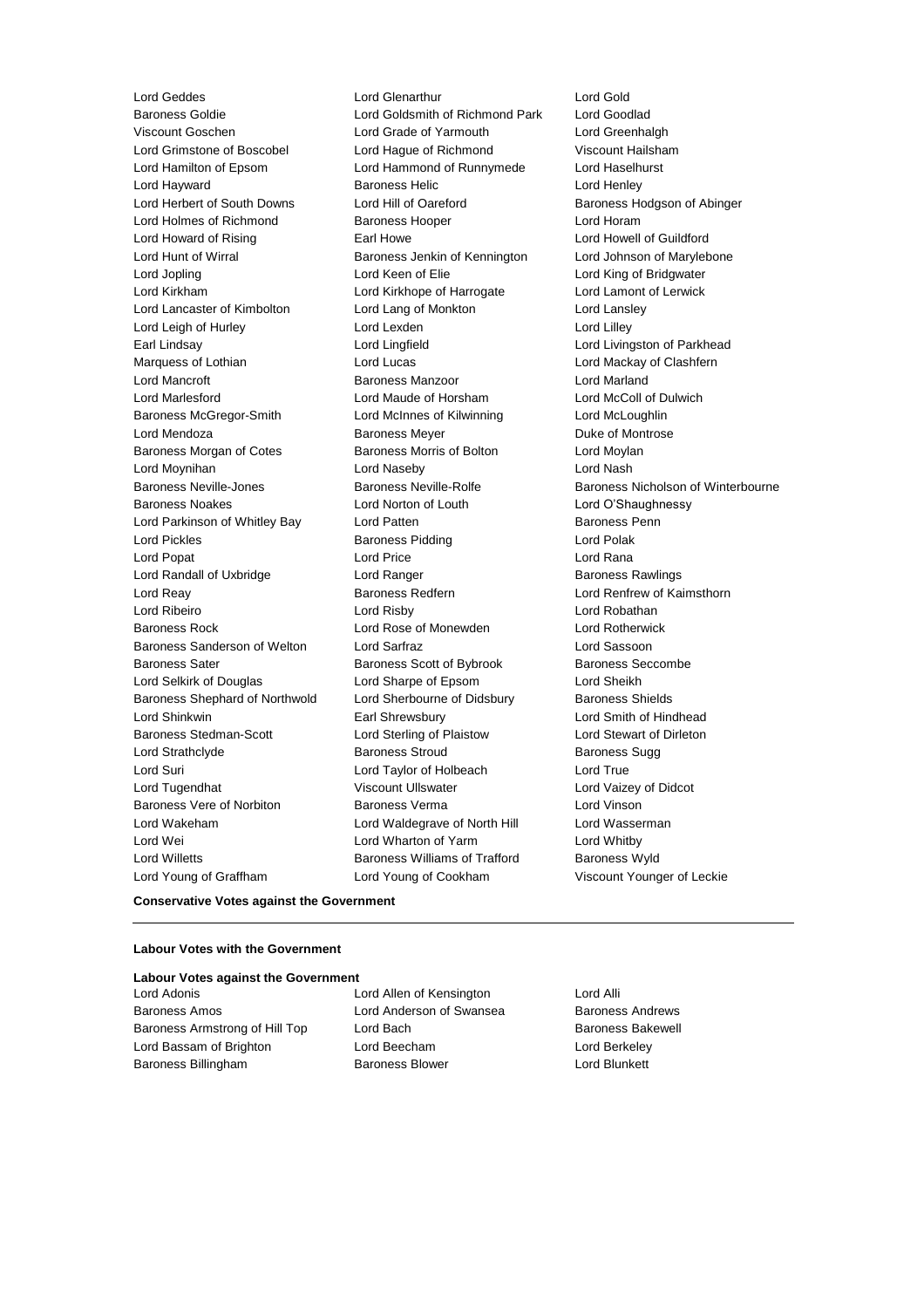Lord Boateng Lord Bradley Cord Brack Lord Bragg<br>
Lord Brooke of Alverthorpe Lord Browne of Ladyton Cord Brookes Bryan of Partick Lord Brooke of Alverthorpe Lord Browne of Ladyton Lord Carter of Coles Baroness Chakrabarti Viscount Chandos Baroness Clark of Kilwinning **Lord Clark of Windermere** Baroness Cohen of Pimlico Lord Collins of Highbury **Baroness Corston** Baroness Crawley Lord Cunningham of Felling Lord Davidson of Glen Clova Lord Davies of Stamford Lord Davies of Oldham Lord Davies of Brixton Baroness Donaghy Lord Donoughue Baroness Drake Lord Dubs Lord Eatwell Lord Elder Lord Falconer of Thoroton Lord Faulkner of Worcester Lord Filkin Lord Foulkes of Cumnock Baroness Gale **Lord Giddens** Baroness Golding Lord Goldsmith Baroness Goudie Lord Grantchester Lord Griffiths of Burry Port Lord Grocott Lord Hain Viscount Hanworth Lord Harris of Haringey Lord Haskel Lord Haworth **Baroness Hayman of Ullock** Baroness Hayter of Kentish Town Baroness Healy of Primrose Hill Lord Hendy **Baroness Henig** Baroness Henig Baroness Hilton of Eggardon Lord Howarth of Newport Lord Hoyle Baroness Hughes of Stretford Lord Hunt of Kings Heath Lord Hutton of Furness Baroness Jay of Paddington Baroness Jones of Whitchurch Lord Jones Lord Judd Lord Kennedy of Southwark Lord Kestenbaum Lord Knight of Weymouth Baroness Lawrence of Clarendon Lord Layard Lord Lennie Lord Levy Baroness Liddell of Coatdyke Lord Liddle Lord Lipsey Baroness Lister of Burtersett Lord MacKenzie of Culkein **Baroness Mallalieu** Baroness Massey of Darwen Lord Maxton Lord McAvoy Lord McConnell of Glenscorrodale Baroness McDonagh Baroness McIntosh of Hudnall Lord McKenzie of Luton Lord McNicol of West Kilbride Lord Mendelsohn Lord Mitchell Lord Monks Lord Morgan Baroness Morgan of Huyton Lord Morris of Aberavon Baroness Morris of Yardley Lord Murphy of Torfaen Baroness Osamor **Baroness Community** Lord Parekh Baroness Pitkeathley Lord Ponsonby of Shulbrede Baroness Primarolo Baroness Prosser Lord Puttnam Baroness Quin Baroness Ramsay of Cartvale Baroness Rebuck Lord Reid of Cardowan Lord Robertson of Port Ellen Lord Rooker Lord Rosser Lord Rowlands Baroness Royall of Blaisdon **Lord Sawyer Baroness Sherlock Baroness** Sherlock Viscount Simon **Baroness Smith of Gilmorehill** Baroness Smith of Basildon Lord Snape Lord Soley Lord Stevenson of Balmacara Baroness Symons of Vernham Dean Baroness Taylor of Bolton Baroness Thornton Lord Touhig Lord Tunnicliffe Lord Turnberg Baroness Warwick of Undercliffe Lord Watson of Invergowrie Lord Watts Baroness Wheeler **Baroness Whitaker Baroness Whitaker** Lord Whitty Baroness Wilcox of Newport Lord Wills Lord Wood of Anfield Lord Woodley **Baroness Young of Old Scone** 

### **Liberal Democrat Votes with the Government**

|  | Liberal Democrat Votes against the Government |
|--|-----------------------------------------------|
|  |                                               |

| Lord Addington                 | Lord Alderdice                                | Lord Allan of Hallam               |  |
|--------------------------------|-----------------------------------------------|------------------------------------|--|
| Lord Alliance                  | Baroness Bakewell of Hardington<br>Mandeville | <b>Baroness Barker</b>             |  |
| Lord Beith                     | Baroness Benjamin                             | Baroness Bonham-Carter of Yarnbury |  |
| Baroness Bowles of Berkhamsted | Lord Bradshaw                                 | <b>Baroness Brinton</b>            |  |
| Lord Bruce of Bennachie        | Lord Burnett                                  | Lord Campbell of Pittenweem        |  |
| Lord Chidgey                   | Lord Clement-Jones                            | <b>Baroness Doocey</b>             |  |
| <b>Baroness Featherstone</b>   | Lord Foster of Bath                           | Lord Fox                           |  |
| Baroness Garden of Frognal     | Lord German                                   | Lord Goddard of Stockport          |  |
|                                |                                               |                                    |  |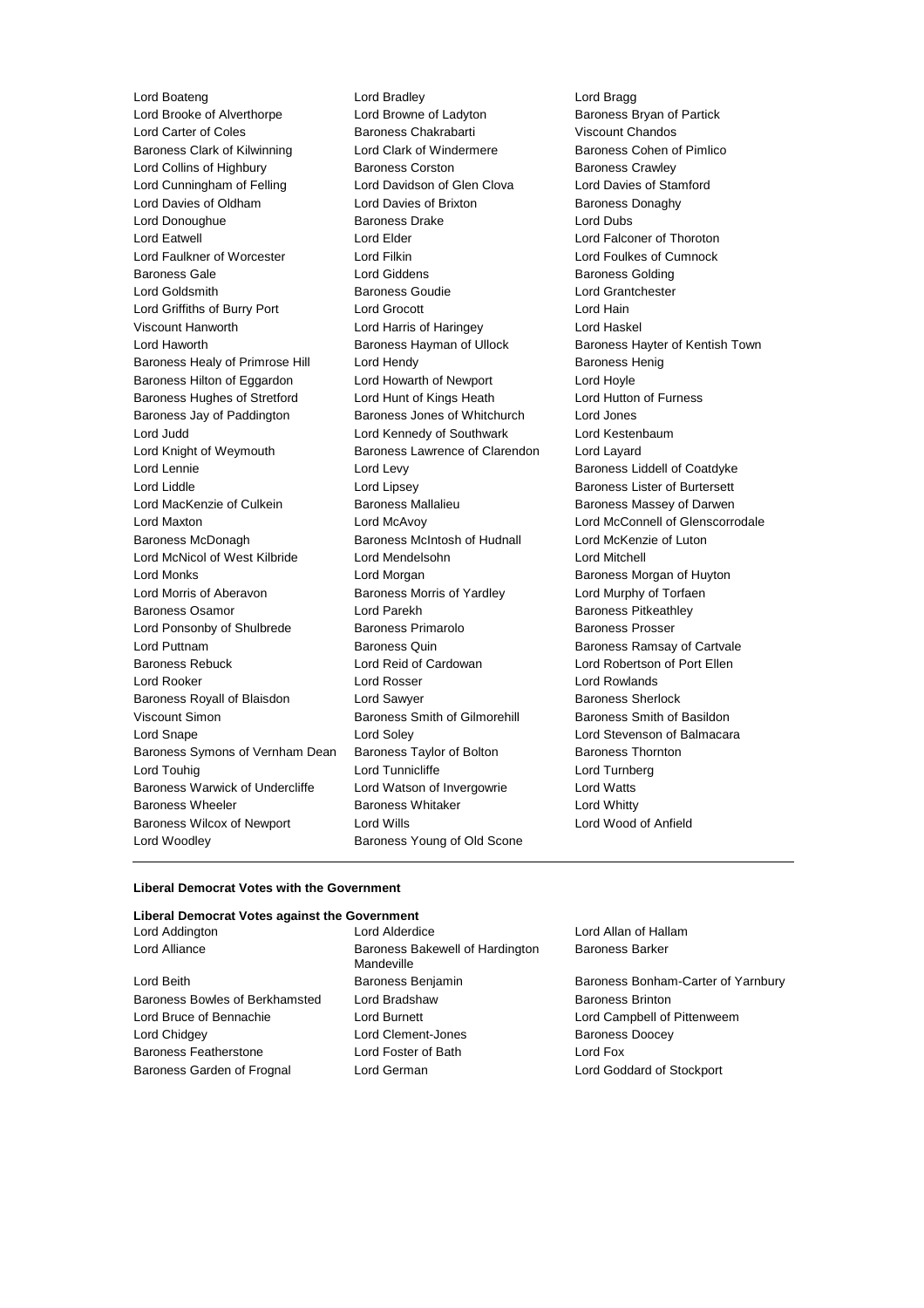- Lord Wrigglesworth
- Lord Greaves Baroness Grender Baroness Hamwee Baroness Harris of Richmond Baroness Humphreys Lord Hussain Baroness Hussein-Ece Baroness Janke Lord Jones of Cheltenham Baroness Kramer Lord Lee of Trafford Baroness Ludford Lord Newby Baroness Northover Lord Oates Lord Paddick **Lord Palmer of Childs Hill Baroness Parminter** Baroness Pinnock Lord Purvis of Tweed Baroness Randerson Lord Razzall Lord Redesdale Lord Rennard Lord Roberts of Llandudno Baroness Scott of Needham Market Lord Scriven Lord Sharkey **Baroness Sheehan** Lord Shipley **Constants** Baroness Smith of Newnham Lord Stephen Lord Stoneham of Droxford Lord Storey **Lord Strasburger** Lord Strasburger **Lord Strasburger** Lord Stunell Baroness Suttie Lord Taylor of Goss Moor Lord Teverson Lord Thomas of Gresford Baroness Thomas of Winchester Baroness Thornhill Viscount Thurso **Communist Constructs** Lord Tope **Baroness Tyler of Enfield** Lord Tyler Lord Verjee Lord Wallace of Saltaire Lord Wallace of Tankerness Baroness Walmsley Lord Willis of Knaresborough
- Lord Marks of Henley-on-Thames Lord McNally **Baroness Miller of Chilthorne Domer**

## **Crossbench Votes with the Government**

Viscount Waverley

Lord Broers Lord Brown of Eaton-under-Heywood Lord Cameron of Dillington Lord Carey of Clifton **Lord Carrington** Lord Carrington **Baroness Cavendish Little Venice** Viscount Colville of Culross Lord Cromwell Lord Curry of Kirkharle Baroness Deech Lord Hogan-Howe Lord Kilclooney Lord King of Lothbury **Earl Lytton** Earl Lytton **Lord Powell of Bayswater** 

## **Crossbench Votes against the Government**

Lord Berkeley of Knighton Baroness Boothroyd Baroness Butler-Sloss Baroness Campbell of Surbiton Lord Chartres Earl Clancarty Baroness Clark of Calton **Earl Cork and Orrery Baroness Coussins Baroness Coussins** Lord Craig of Radley **Lord Dannatt Lord Dannatt** Baroness D'Souza Lord Eames **Lord Field of Birkenhead** Baroness Finlay of Llandaff Lord Freyberg Lord Green of Deddington Lord Greenway Baroness Grey-Thompson Lord Hannay of Chiswick Lord Harries of Pentregarth Baroness Hayman Lord Hope of Craighead Lord Houghton of Richmond Lord Janvrin Lord Kakkar Lord Kerr of Kinlochard Lord Krebs **Lord Laming** Lord Laming Lord Lisvane Lord Low of Dalston Lord Macdonald of River Glaven Lord Macpherson of Earl's Court Baroness Masham of Ilton **Baroness Meacher Baroness Meacher** Baroness Morgan of Drefelin Baroness Murphy **Baroness Neuberger** Baroness O'Loan Baroness O'Neill of Bengarve Lord Pannick Cord Patel Baroness Prashar Lord Ramsbotham Lord Rees of Ludlow Lord Rowe-Beddoe Lord Russell of Liverpool Earl Sandwich Duke of Somerset **Lord St John of Bletso** Baroness Stern Lord Thomas of Cwmgiedd Lord Thurlow Lord Vaux of Harrowden Lord Walker of Aldringham Duke of Wellington Lord Wilson of Dinton Baroness Worthington Baroness Young of Hornsey

Lord Aberdare Lord Alton of Liverpool Lord Anderson of Ipswich

## **Bishop Votes with the Government**

**Bishop Votes against the Government**